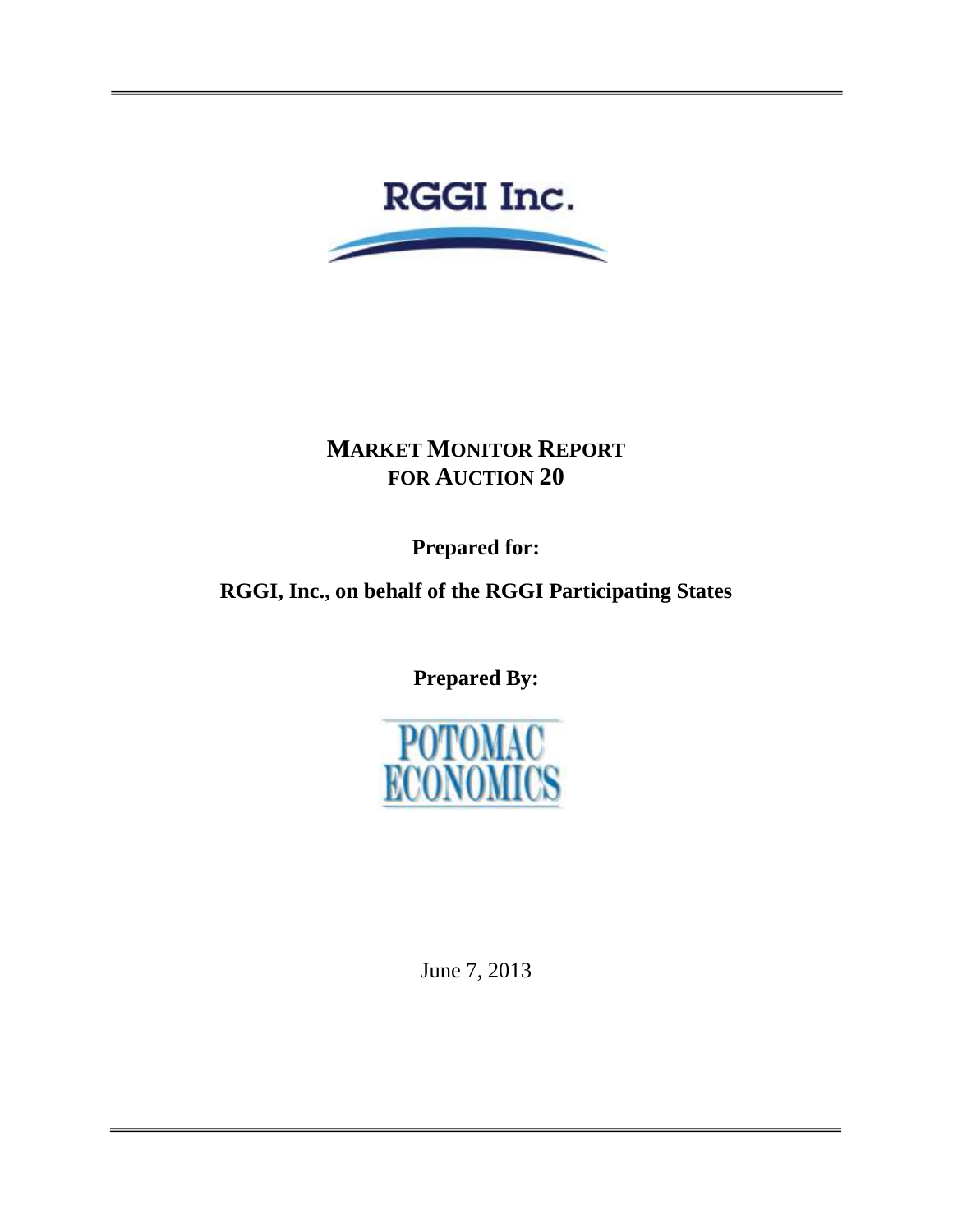

This report was prepared by Potomac Economics (the contractor) in the course of performing work contracted for and sponsored by RGGI, Inc. on behalf of states participating in RGGI (Connecticut, Delaware, Maine, Maryland, Massachusetts, New Hampshire, New York, Rhode Island, and Vermont). The opinions expressed in this report do not necessarily reflect those of RGGI, Inc. or any of the states participating in RGGI, and reference to any specific product, service, process, or method does not constitute an implied or expressed recommendation or endorsement of it. Further, RGGI, Inc., the states participating in RGGI, and the contractor make no warranties or representations, expressed or implied, as to the fitness for particular purpose or merchantability of any product, apparatus, or service, or the usefulness, completeness, or accuracy of any processes, methods, or other information contained, described, disclosed, or referred to in this report. RGGI, Inc., the states participating in RGGI, and the contractor make no representation that the use of any product, apparatus, process, method, or other information will not infringe privately owned rights and will assume no liability for any loss, injury, or damage resulting from, or occurring in connection with, the use of information contained, described, disclosed, or referred to in this report.

The Regional Greenhouse Gas Initiative (RGGI) is the first mandatory market-based regulatory program in the U.S. to reduce greenhouse gas emissions. RGGI is a cooperative effort of Northeast and Mid-Atlantic states to reduce emissions of carbon dioxide  $(CO<sub>2</sub>)$  from the power sector.

RGGI, Inc. is a non-profit corporation created to provide technical and administrative services to the states participating in the Regional Greenhouse Gas Initiative.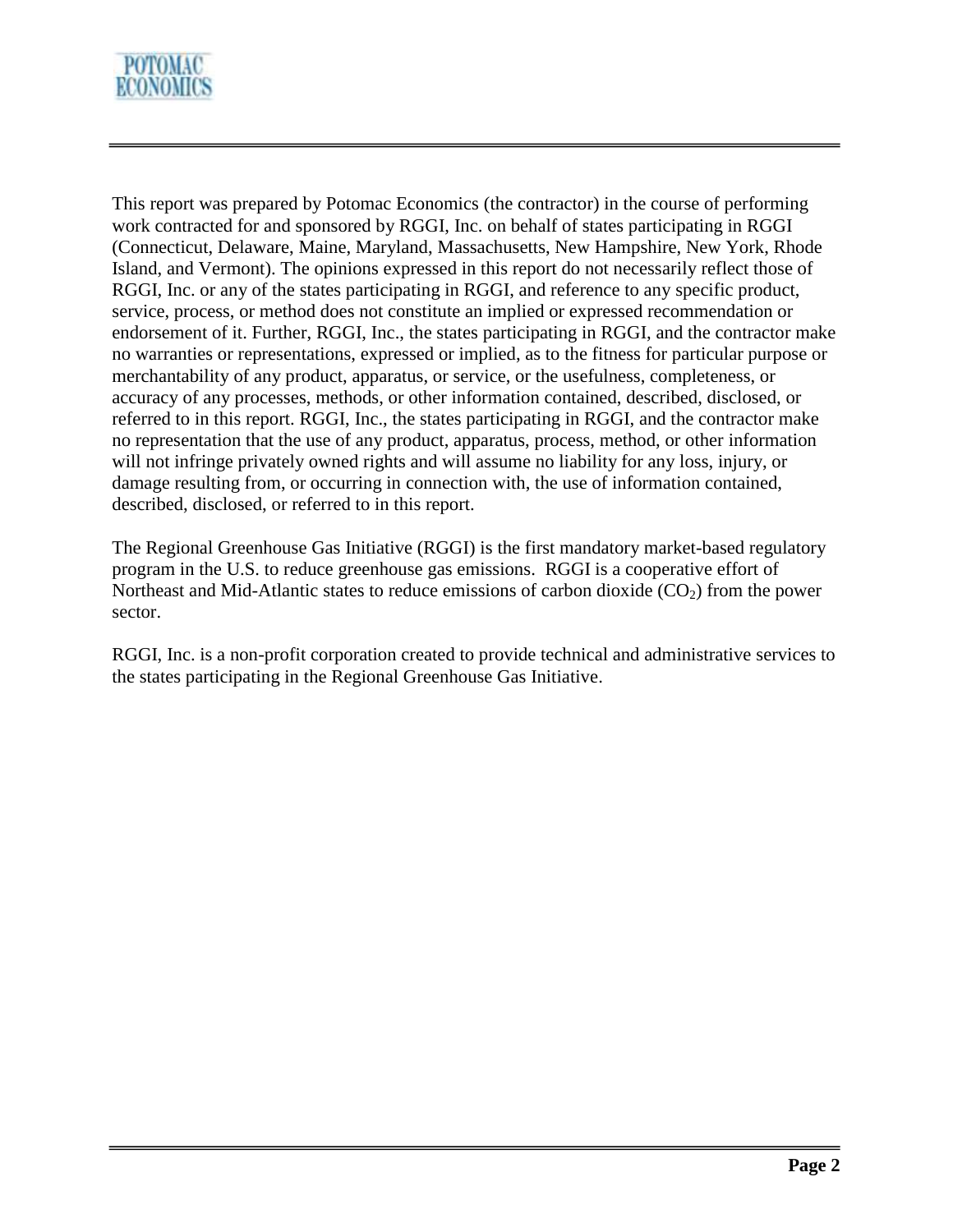

## **MARKET MONITOR REPORT FOR AUCTION 20**

As the Market Monitor for the RGGI  $CO<sub>2</sub>$  allowance market, Potomac Economics monitors the conduct of market participants in the auctions and in the secondary market to identify indications of market manipulation or collusion. We also review the administration of the auctions by World Energy Solutions. This report summarizes our findings regarding RGGI Auction 20, which was held on June 5, 2013.

We observed the auction as it occurred and have completed our review and analysis of its results. Based on our review of bids in the auction, we find no material evidence of collusion or manipulation by bidders.

Forty-seven bidders participated in the offering of  $CO<sub>2</sub>$  allowances for the current control period. Bids were submitted to purchase 2.1 times the available supply of allowances, resulting in a clearing price of \$3.21 per ton. Compliance entities or their affiliates purchased 68 percent of the allowances in the offering. There was no indication of barriers to participation in the auction.

Based on our review of the administration of the market, we found that:

- The auction was administered in a fair and transparent manner in accordance with the noticed auction procedures and limitations.
- The auction results were consistent with the market rules and the bids received.
- Sensitive information was treated appropriately by the auction administrator.
- There were no indications of issues with the auction platform such as hardware or software problems, communications issues, or security breaches.

In summary, the results of our monitoring of RGGI Auction 20 raise no material concerns regarding the auction process, barriers to participation in the auction, or the competitiveness of the auction results. The appendix provides additional information about the market for RGGI  $CO<sub>2</sub>$  allowances and outcomes of the auction.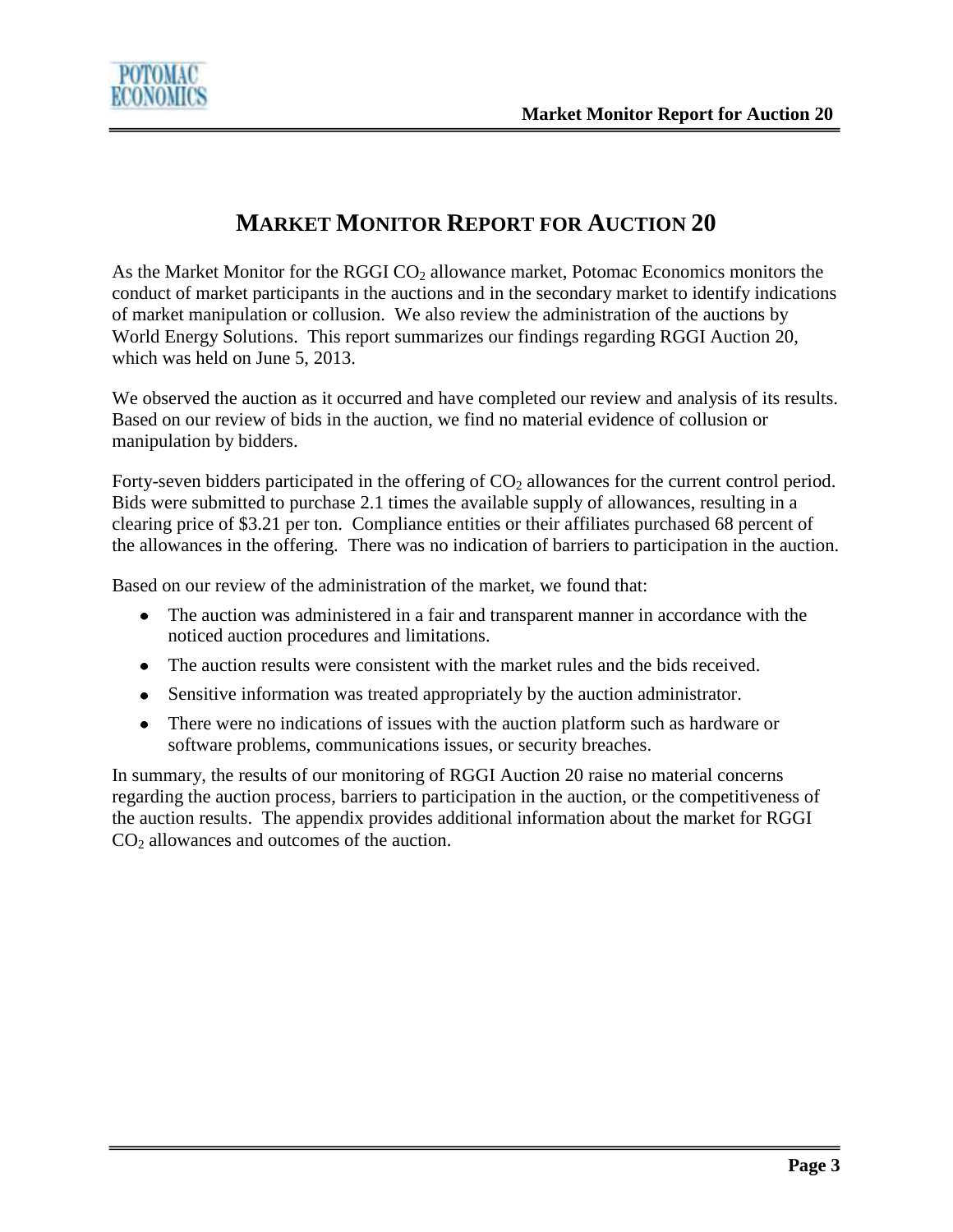

## **APPENDIX**

## **A. DISPERSION OF PROJECTED DEMAND**

*The wide dispersion of projected demand for RGGI allowances across compliance entities facilitates the competitive performance of the auction.*

The following figure shows the relative shares of projected demand for RGGI allowances by compliance entity in the current control period. The largest compliance entity represents only 16 percent of the total projected demand for allowances. Nearly half of the projected demand is composed of entities that each account for less than 5 percent of the total demand. Participation by a large number of entities facilitates the competitive performance of the auction.



## **Figure 1: Projected Demand for RGGI Allowances Shares by Compliance Entity**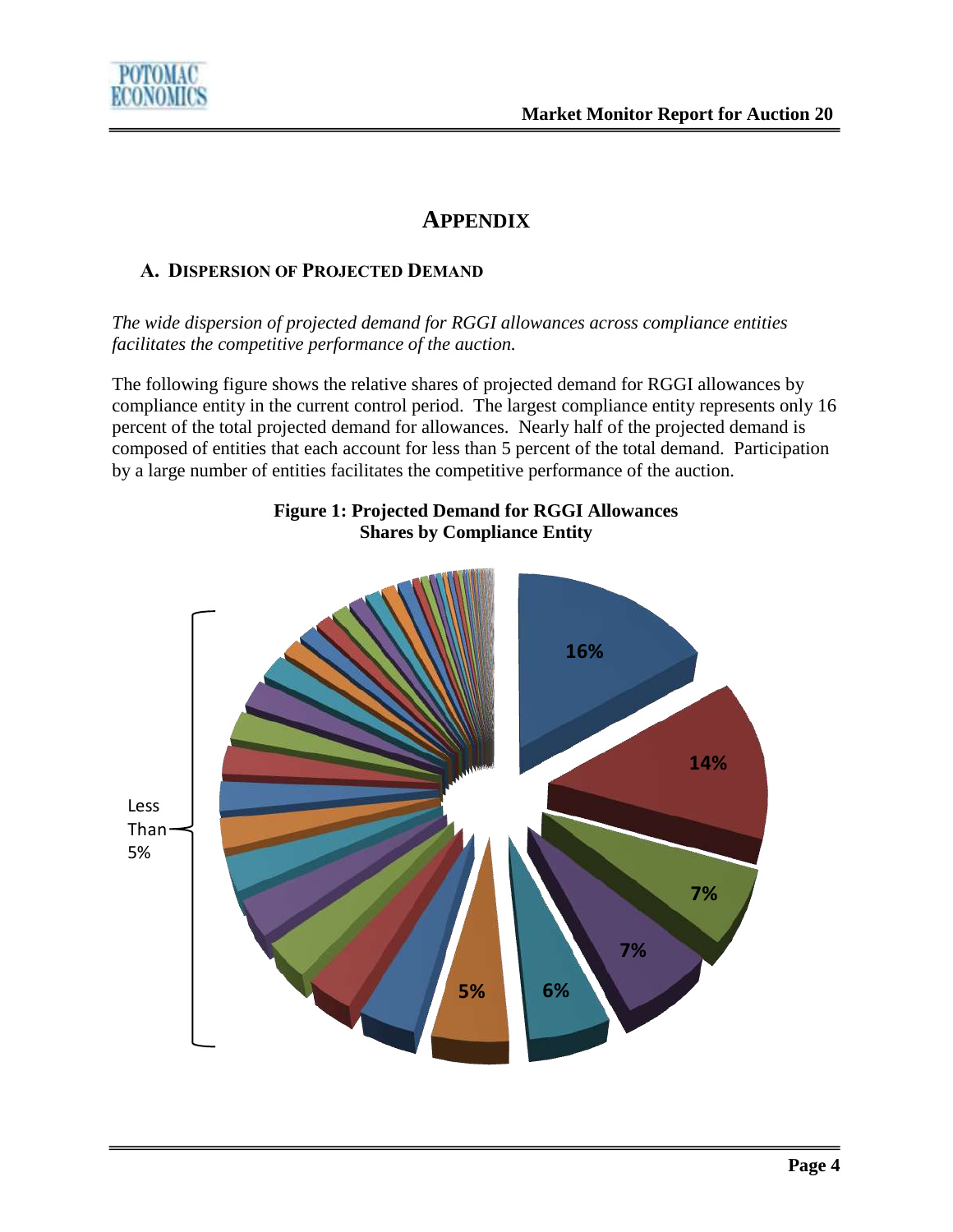

### **B. DISPERSION OF BIDS IN AUCTION 20**

*In the offering of allowances for the current control period, bids were submitted by 37 compliance entities and ten other entities. In our review of the bids and the qualification process, we found no material evidence of anti-competitive conduct or inappropriate barriers to participation.*

The following figure summarizes the quantity of allowances for which bids were submitted by each bidder. Ten compliance entities and four other entities submitted bids for a large quantity of allowances (i.e., at least 2 million tons). Overall, compliance entities accounted for 80 percent of the quantity of allowances for which bids were submitted. The quantity of allowances for which bids were submitted was 2.1 times the available supply in Auction 20, down slightly from 2.2 times the available supply in Auction 19 and up considerably from 0.53 times the available supply in Auction 18.

The bid quantities were widely distributed among the 47 bidders. The concentration of bids, using the Herfindahl-Hirschman Index ("HHI"), fell from 638 in Auction 19 to 565 in Auction 20. The HHI is a standard measure of concentration calculated by squaring each entity's share and then summing the squares across all entities (hence, the index ranges from 0 to 10,000).



#### **Figure 2: Quantity of Bids Submitted by Entity d By Type of Entity and Quantity Bid**

**Quantity of Bids Submitted (in Thousands of Tons)**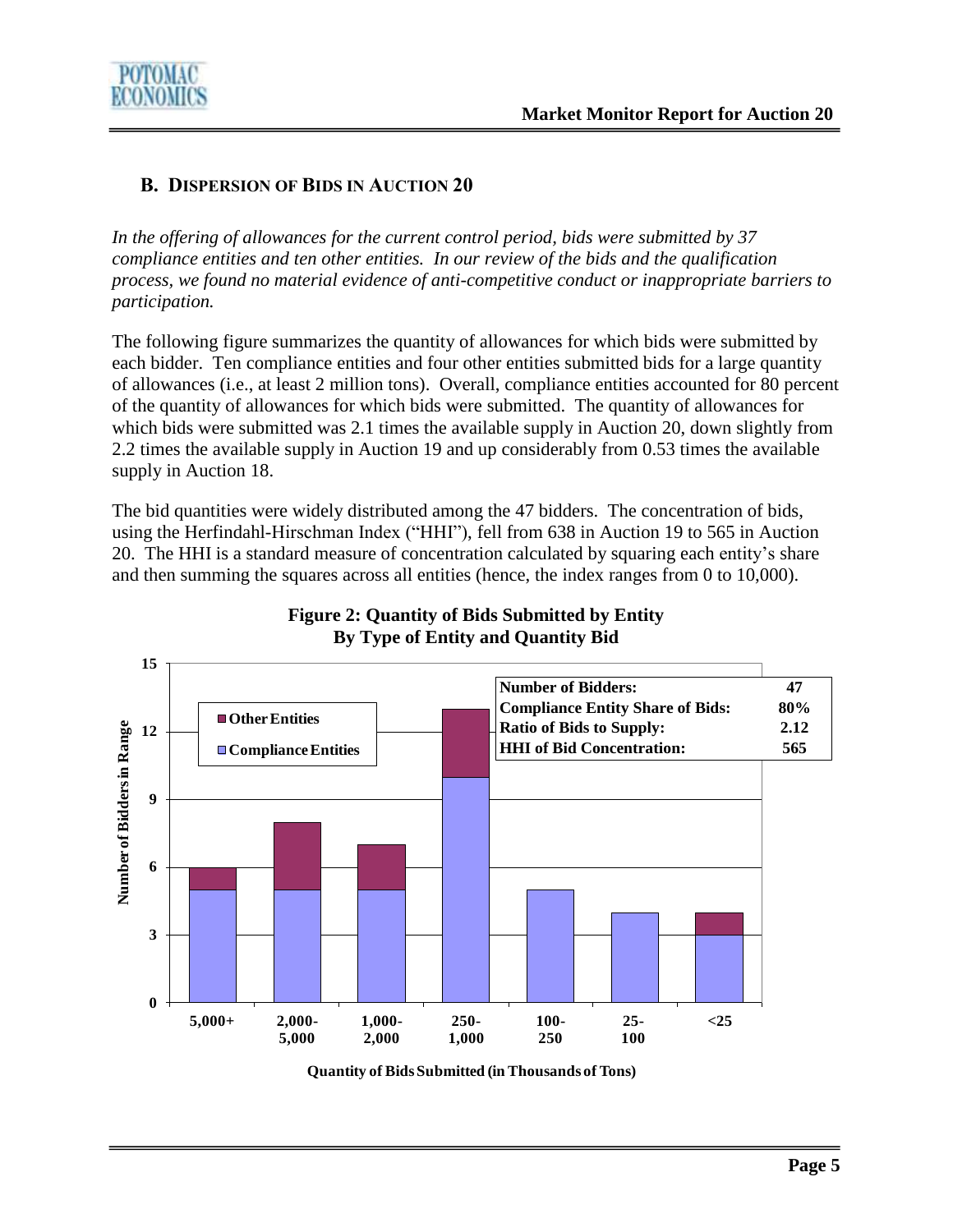

### **C. SUMMARY OF PURCHASES OF ALLOWANCES IN AUCTION 20**

*In the offering of allowances for the current control period, awards were distributed across 43 bidders with four bidders purchasing three million tons or more and 25 bidders purchasing 300,000 tons or more. Compliance entities or their affiliates purchased 68 percent of the allowances in the auction.* 

The share of allowances purchased and several other quantities are reported for three types of entities:

- *Compliance Entities*: This includes all compliance entities and their affiliates. In this report, affiliated firms are firms that: (i) have a parent-subsidiary relationship with a compliance entity, (ii) are subsidiaries of a parent company that has a large interest in a compliance entity, (iii) have substantial control over the operation of a budget source and/or responsibility for acquiring RGGI allowances to satisfy its compliance obligations.
- *Other Entities*: This includes all other entities without compliance obligations.

The following statistics summarize the purchases and holdings of allowances by compliance entities and their affiliates under the RGGI program:

- In Auction 20, compliance entities and their affiliates purchased 68 percent of the allowances sold.
- In the first 20 RGGI auctions, compliance entities and their affiliates purchased 86 percent of the allowances sold.
- Compliance entities and their affiliates will hold 86 percent of the allowances in circulation following the settlement of allowances sold in Auction 20.

The following table shows the quantity of allowances purchased by each bidder. The identity of each bidder is masked, and the bidders are ranked according to the amount of allowances awarded, from largest to smallest.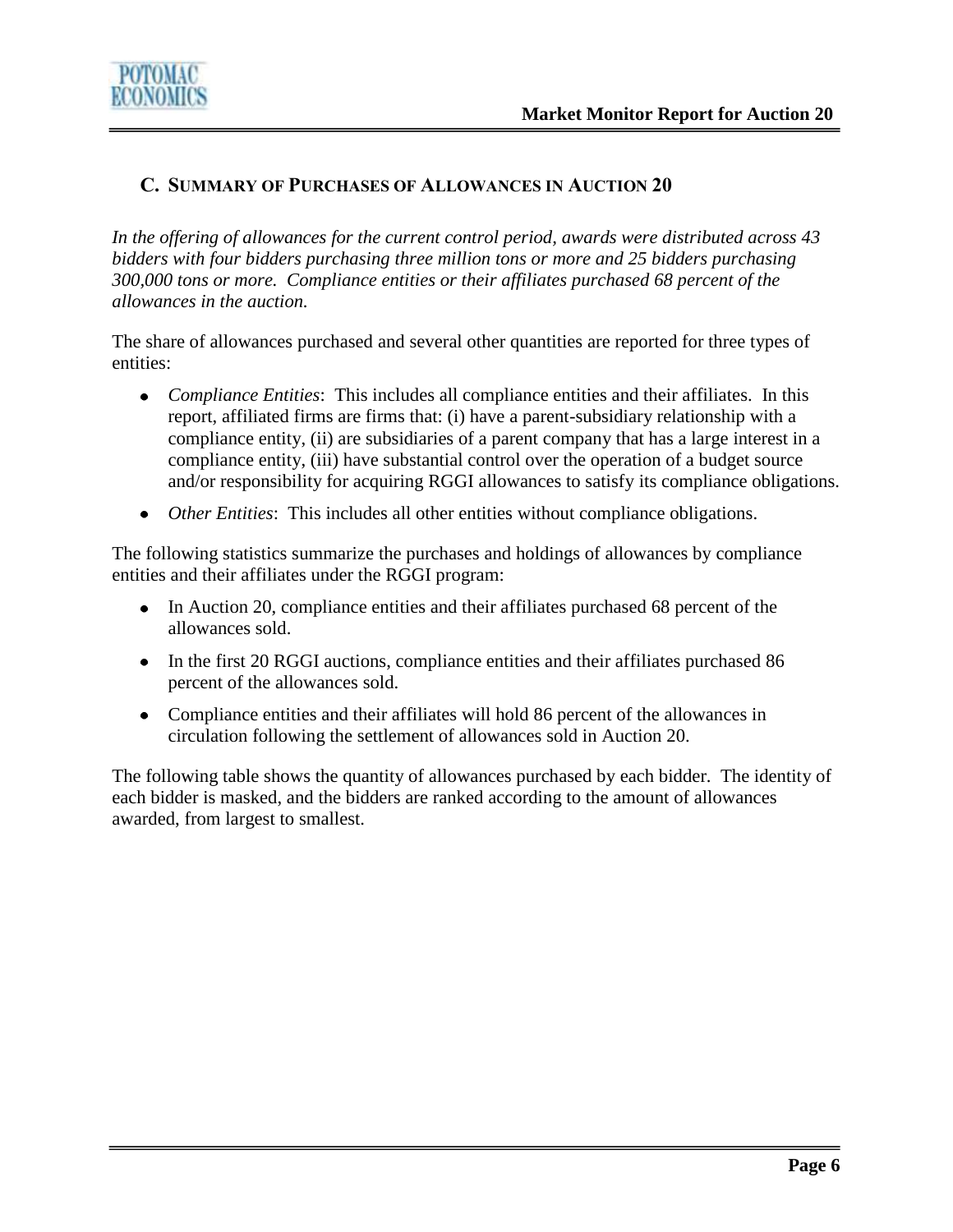$\overline{\phantom{0}}$ 

| <b>Bidder</b>                        | <b>Number of Allowances Awarded</b> |
|--------------------------------------|-------------------------------------|
| Bidder 1                             | 5,000,000                           |
| <b>Bidder 2</b>                      | 4,629,000                           |
| <b>Bidder 3</b>                      | 4,000,000                           |
| <b>Bidder 4</b>                      | 3,015,000                           |
| <b>Bidder 5</b>                      | 2,160,000                           |
| <b>Bidder 6</b>                      | 2,031,000                           |
| <b>Bidder 7</b>                      | 1,750,000                           |
| <b>Bidder 8</b>                      | 1,750,000                           |
| <b>Bidder 9</b>                      | 1,490,000                           |
| <b>Bidder 10</b><br><b>Bidder 11</b> | 1,434,000<br>1,174,076              |
| <b>Bidder 12</b>                     | 1,026,000                           |
| <b>Bidder 13</b>                     | 800,000                             |
| <b>Bidder 14</b>                     | 800,000                             |
| <b>Bidder 15</b>                     | 800,000                             |
| <b>Bidder 16</b>                     | 782,000                             |
| <b>Bidder 17</b>                     | 700,000                             |
| <b>Bidder 18</b>                     | 645,000                             |
| <b>Bidder 19</b>                     | 600,000                             |
| <b>Bidder 20</b>                     | 512,000                             |
| <b>Bidder 21</b>                     | 500,000                             |
| <b>Bidder 22</b>                     | 400,000                             |
| <b>Bidder 23</b>                     | 300,000                             |
| <b>Bidder 24</b>                     | 300,000                             |
| <b>Bidder 25</b>                     | 300,000                             |
| <b>Bidder 26</b>                     | 261,000                             |
| <b>Bidder 27</b>                     | 250,000                             |
| <b>Bidder 28</b>                     | 235,000                             |
| <b>Bidder 29</b>                     | 225,000                             |
| <b>Bidder 30</b>                     | 175,000                             |
| <b>Bidder 31</b>                     | 160,000                             |
| <b>Bidder 32</b>                     | 125,000                             |
| <b>Bidder 33</b>                     | 112,000                             |
| <b>Bidder 34</b>                     | 93,000                              |
| Bidder 35                            | 85,000                              |
| <b>Bidder 36</b>                     | 30,000                              |
| <b>Bidder 37</b>                     | 30,000                              |
| <b>Bidder 38</b>                     | 28,000                              |
| <b>Bidder 39</b>                     | 25,000                              |
| <b>Bidder 40</b>                     | 25,000                              |
| <b>Bidder 41</b>                     | 12,000                              |
| <b>Bidder 42</b>                     | 10,000                              |
| <b>Bidder 43</b>                     | 3,000                               |

## **Table 1: Quantity of Allowances Awarded by Bidder**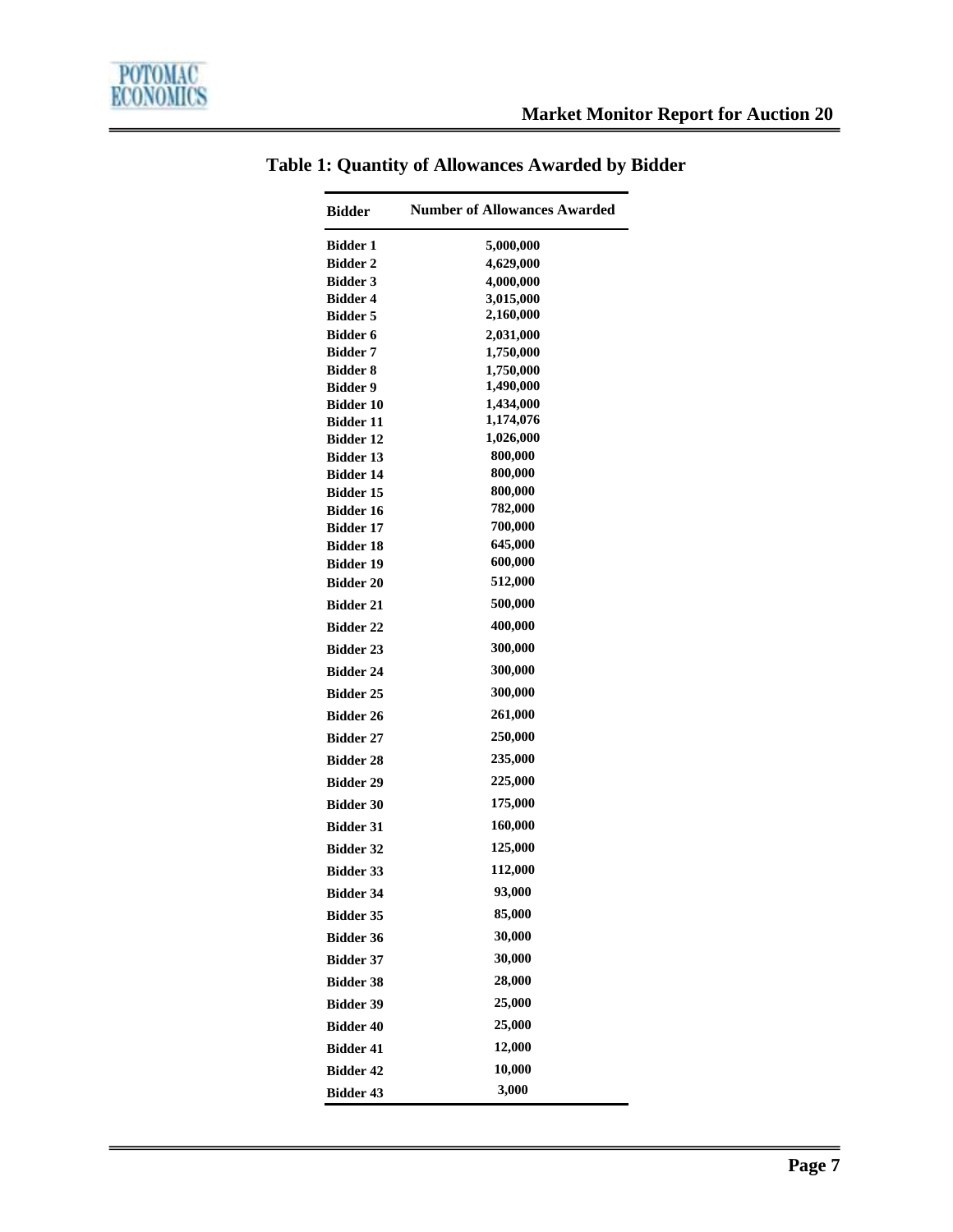

## **D. SUMMARY OF BID PRICES IN AUCTION 20**

*Bids were submitted across a wide range of prices in the auction and the clearing price of \$3.21 was relatively consistent with average bid prices submitted.* 

The following table reports several statistics regarding the bid prices for bids submitted in Auction 20. The median and mean bid prices are weighted by the quantity of each bid.

| \$1.98 |
|--------|
| \$5.55 |
| \$3.17 |
| \$3.08 |
| \$3.21 |
|        |